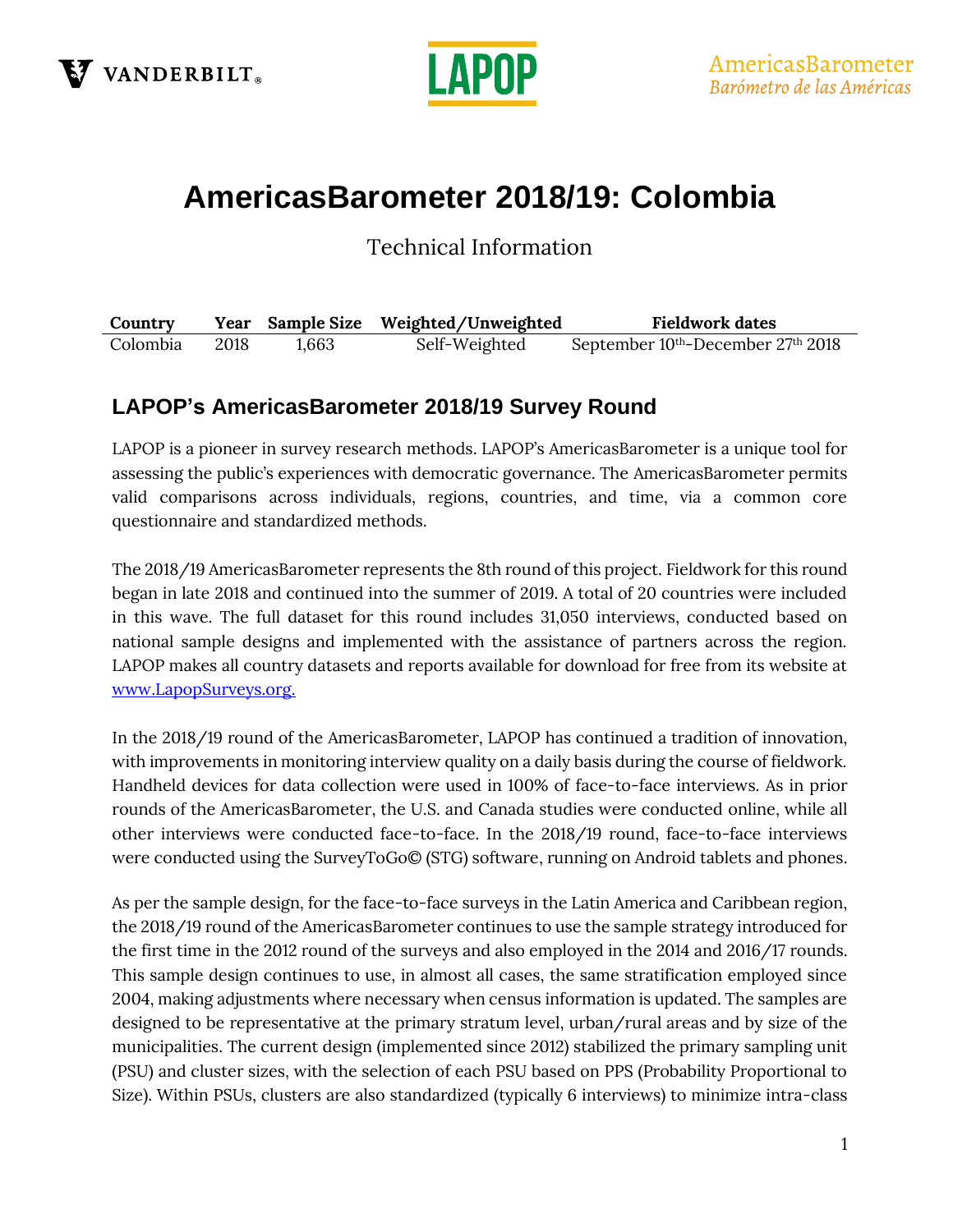correlation while taking advantage of economies of fieldwork that simple random selection of interviews within the entire PSU would not make possible.

The remaining pages of this technical note describe the sample design of the 2018/19 AmericasBarometer survey in Colombia.

# **2018/19 AmericasBarometer: Colombia**

This survey was carried out between September  $10^{\text{th}}$  and December  $27^{\text{th}}$ , 2018 as part of LAPOP's 2018/19 AmericasBarometer. It is a follow on to LAPOP's AmericasBarometer Colombia surveys of 2004, 2006, 2008, 2010, 2012, 2014 and 2016. The 2018 survey fieldwork was carried out by IPSOS Colombia on behalf of LAPOP. Key funding came from Vanderbilt University, Universidad de los Andes and USAID.

Questionnaire pretesting took place in Bogotá on August 16 and 17, 2018 and interviewer training took place on August 24 and 31, 2018. A full copy of the 2018/19 AmericasBarometer Colombia questionnaire can be found at LAPOP's website at [www.LapopSurveys.org.](http://www.lapopsurveys.org/)

The project used a national probability sample design of voting-age adults, with a total N of 1,663 people involving face-to-face interviews conducted in Spanish. The SurveyToGo© (STG) software, running on Android tablets and phones, was used to conduct 100% of the interviews.

The survey used a complex sample design, including stratification and clustering. The sample was developed by LAPOP, using a multi-stage probability design and was stratified by the six main geographical regions: Atlantica, Bogotá, Central, Oriental, Pacifica and Rest of the Country. The sample is representative at the national level and of the five regions<sup>1</sup> as shown in the map below (see Figure 1). Each stratum was further sub-stratified by size of municipality<sup>2</sup> and by urban and rural areas within municipalities. Respondents were selected in clusters of 6 in urban and rural areas. Reported statistics or statistical analyses should be adjusted for the design effect due to the complex design of the sample. 3

The sample frame used for the sample is the 2005 Population Census in Colombia. The sample is representative of voting age population at the primary stratum level, by urban/rural areas, and by size of the municipalities. The sample design excludes the Island of San Andres.

<sup>&</sup>lt;sup>1</sup> The sample is not representative of the strata "Antiguos Territorios Nacionales".

<sup>&</sup>lt;sup>2</sup> The sample design includes three different strata of municipalities classified according to their size. Municipalities were grouped in sizes as follow: (1) Small municipalities with less than 25,000 inhabitants, (2) Medium-sized municipalities with between 25,000 and 100,000 inhabitants, (3) Large municipalities with more than 100,000 inhabitants.

<sup>3</sup> For more information visi[t http://www.vanderbilt.edu/lapop/survey-designs.php](http://www.vanderbilt.edu/lapop/survey-designs.php)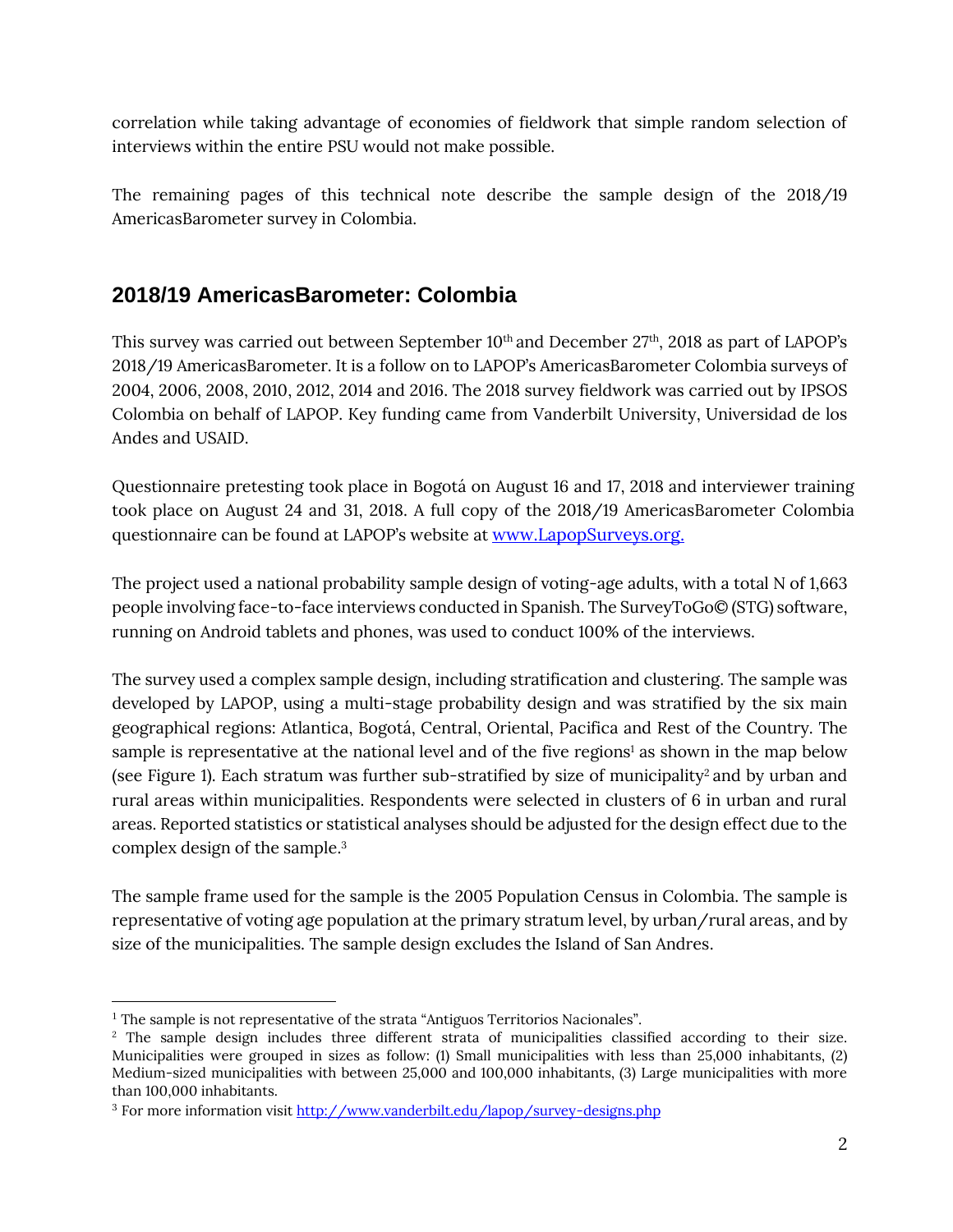During fieldwork a total of 10 cluster (60 interviews) were substituted in Colombia. Fieldwork substitutions were requested by our partners in Colombia based on their knowledge of current local conditions. Most of the substitutions were because the selected enumeration areas no longer contained households as a result of urban renewal or spreading commerce as well as the risk of conducting interviews in some areas. Following LAPOP's substitution protocols,<sup>4</sup> the replacement sampling points were located within the same primary sampling unit (PSU) and, in the case of Colombia, in the same census sector.





The sample consists of 63 primary sampling units and 252 final sampling units across all the departments in Colombia. A total of 1,323 respondents were surveyed in urban areas and 340 in rural areas. The estimated margin of error for the survey is  $\pm$  2.5. Margin of sampling errors are not adjusted for weights. Table 1 shows the sample size in each of the regions (primary stratum) and by municipality size.

<sup>4</sup> See LAPOP's methodological note "Sample Substitutions in the AmericasBarometer 2016/17" by Facundo Salles Kobilanski, Georgina Pizzolitto, and Mitchell A. Seligson (August 2019). Available at <https://www.vanderbilt.edu/lapop/insights/IMN006en.pdf>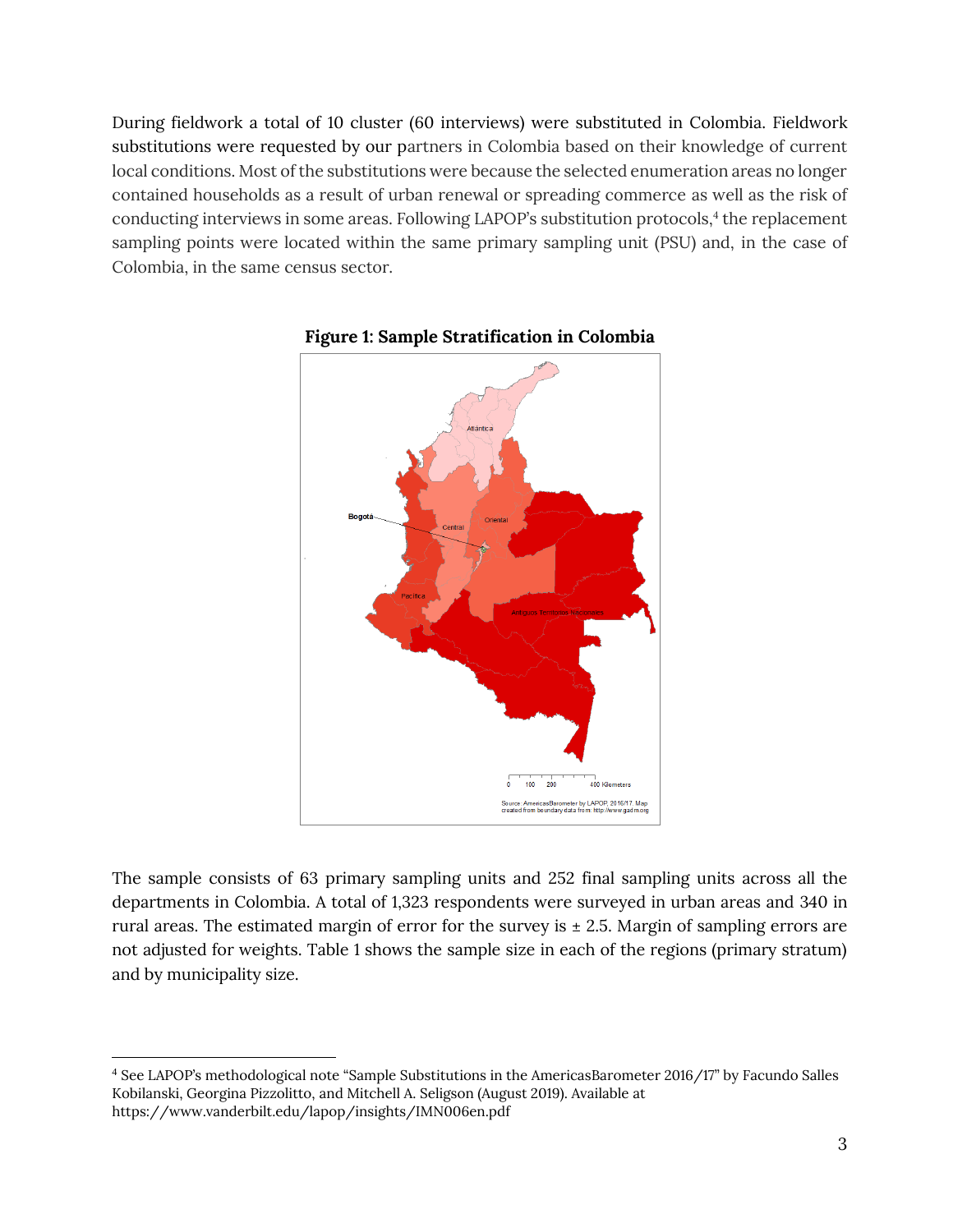| <b>Strata</b>                                         | Sample Size<br>by Design | <b>Number of Interviews</b><br>(Unweighted) |
|-------------------------------------------------------|--------------------------|---------------------------------------------|
| Atlantic                                              | 288                      | 300                                         |
| Bogotá                                                | 264                      | 309                                         |
| Central                                               | 360                      | 380                                         |
| Oriental                                              | 288                      | 337                                         |
| Pacífico                                              | 264                      | 285                                         |
| Rest of the Country (Antiguos Territorios Nacionales) | 48                       | 52                                          |
| Total                                                 | 1,512                    | 1,663                                       |
| <b>Size of Municipality</b>                           |                          |                                             |
| More than 100,000 inhabitants                         | 984                      | 1,085                                       |
| Between 25,000 and 100,000 inhabitants                | 288                      | 299                                         |
| Less than $25,000$                                    | 240                      | 279                                         |
| Total                                                 | 1,512                    | 1,663                                       |

#### **Table 1: Sample sizes by Strata and Municipality Size in the 2018/19 AmericasBarometer Survey in Colombia**

LAPOP uses "frequency matching," a technique that permits one to obtain a sample with a distribution of age and gender similar to that of the national census or electoral registration lists. Frequency matching avoids the extremely costly effort involved in making multiple callbacks to each missed unit within each PSU in an effort to obtain a balanced sample. In national, face-toface interviewing, multiple callbacks are often impractical from a cost standpoint. Our experience reveals that even three callbacks leave the sample with a notable gender imbalance (more women than men, since women are more likely to be at home than men). Rather than having to include post-hoc weights to adjust for this sample error, which can be large, we resolve the problem in the field via using a distribution of interviews among gender and ages that reflects the structure of the population.<sup>5</sup>

A single respondent was selected in each household, following the frequency matching distribution programmed into the sample design, by gender and age as mentioned above. Respondents are limited to household members who reside permanently in that household (thus excluding visiting relatives), who fit the age and residency requirements (limited to adult citizens and permanent residents). If two or more people of the same sex and age group were present in the household at the moment of the visit of our interviewer, the questionnaire was applied to the person who most recently celebrated a birthday (i.e., the "last birthday" system) in order to avoid selection bias.

<sup>&</sup>lt;sup>5</sup> An alternative strategy is to post hoc weight such samples in order to force the sample to correspond to the census distributions. However, if the fieldwork produces a substantial deviation from those distributions, the result could be placing excessive confidence on a very small number of respondents for some population group (e.g., older males). The resulting widening of confidence intervals for these weighted small sample group could limit inferences drawn from such weighted samples.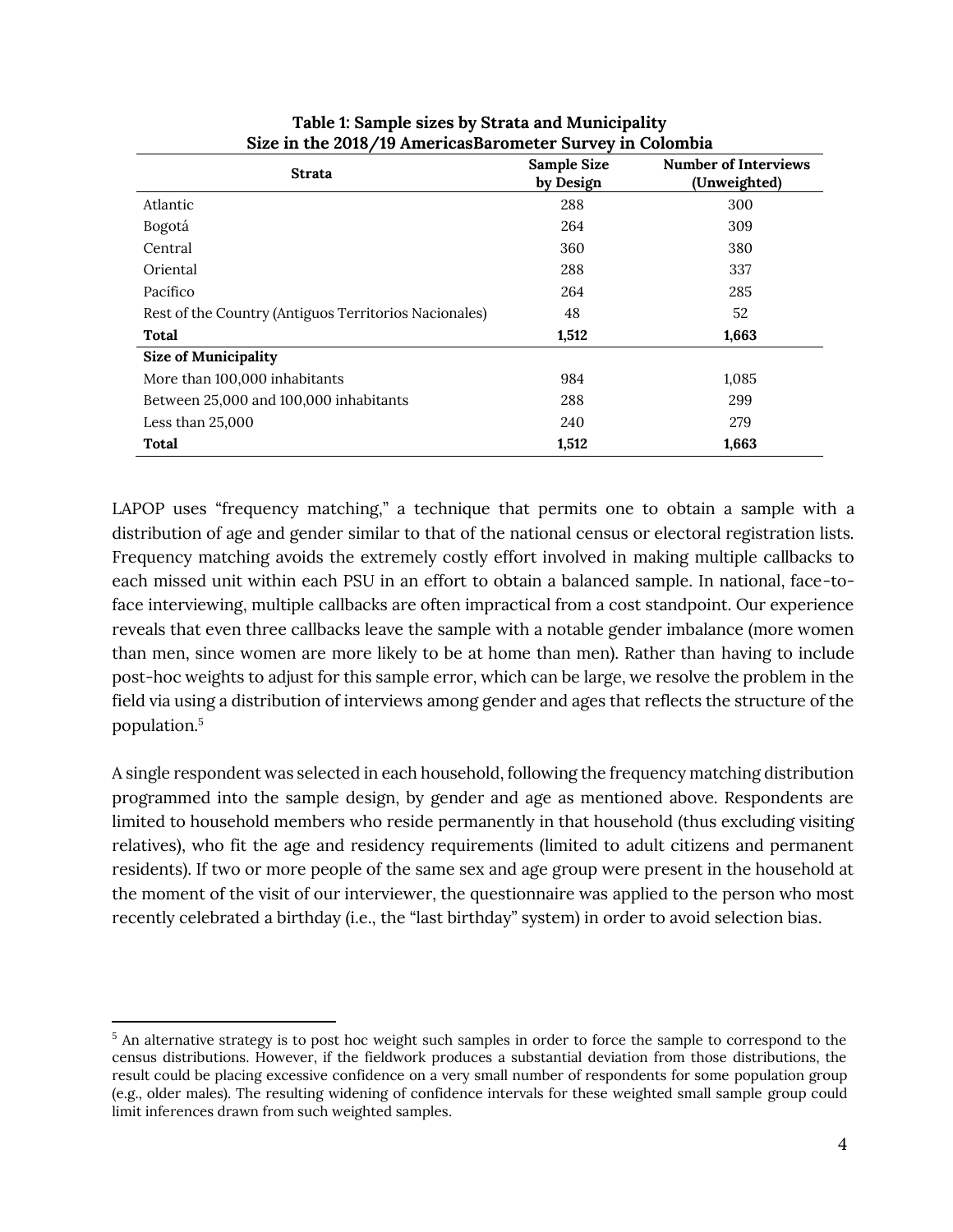Participation in the AmericasBarometer survey is anonymous and voluntary. <sup>6</sup> Eligible respondents agree to participate in the survey are administered the survey after the questionnaire after giving their consent to interviewers. 7

# **Weighting of the Colombia datasets**

The dataset contains a variable called "wt" which is the "country weight" variable. Since in the case of Colombia the sample is self-weighted, the value of each case =1. When using this dataset for cross-country comparisons, in order to give each country in the study an identical weight in the pooled sample, LAPOP reweights each country data set in the merged files so that each country has an N of 1,500. The weight variable for cross-country comparisons is called "weight1500." In SPSS, this is done via the "weight" command. Weights are already activated in SPSS datasets. In Stata, one should use the svyset command to weight the data and declare the sampling information to correctly compute standard errors that take into account the design effects. The command for single country, single year studies is**: svyset upm [pw=wt], strata(estratopri)**. For cross-country and/or cross-time studies, the command is: **svyset upm [pw=weight1500], strata(strata)**. These declarations have been made in Stata datasets. One must use the svy prefix with estimation commands to compute the weighted statistics and correct standard errors (see help svy\_estimation within Stata for more information).

# **Response Rates in Colombia**

In this section we present the number of attempts that interviewers did to obtain an interview as well as the survey response rates. <sup>8</sup> AmericasBarometer response rates are based on AAPOR's Standard Definitions. The response rate is the number of complete interviews with reporting units divided by the number of eligible reporting units in the sample. LAPOP has programmed in SurveyToGo a module of questions and skips that permits the accurate recording of the number of refusals, ineligible respondents, or non-contact. This in turn allows for estimating the response rates in each country. Two definitions of response rates are provided below, ranging from the definition that yields the lowest rate to the definition that yields the highest rate, depending on how partial interviews are considered and how cases of unknown eligibility are handled.

Response rates reported below are:

Response Rate 1 (RR1) = $\frac{c}{c + p + R + N + o + UH + UO}$ 

 $6$  No incentives (cash or in-kind) are provided to respondents for participating in the survey.

<sup>&</sup>lt;sup>7</sup> For the purpose of an informed consent process, interviewers are required to read a letter containing details about the study and participation before starting the interview.

<sup>8</sup> For additional information on how response rates are estimated, see LAPOP's Methodological Note: "How Does LAPOP Calculate Response Rates? By Zachary Warner and Gabriel Camargo-Toledo (June 2019). Available at: <https://www.vanderbilt.edu/lapop/methods-005rev.pdf>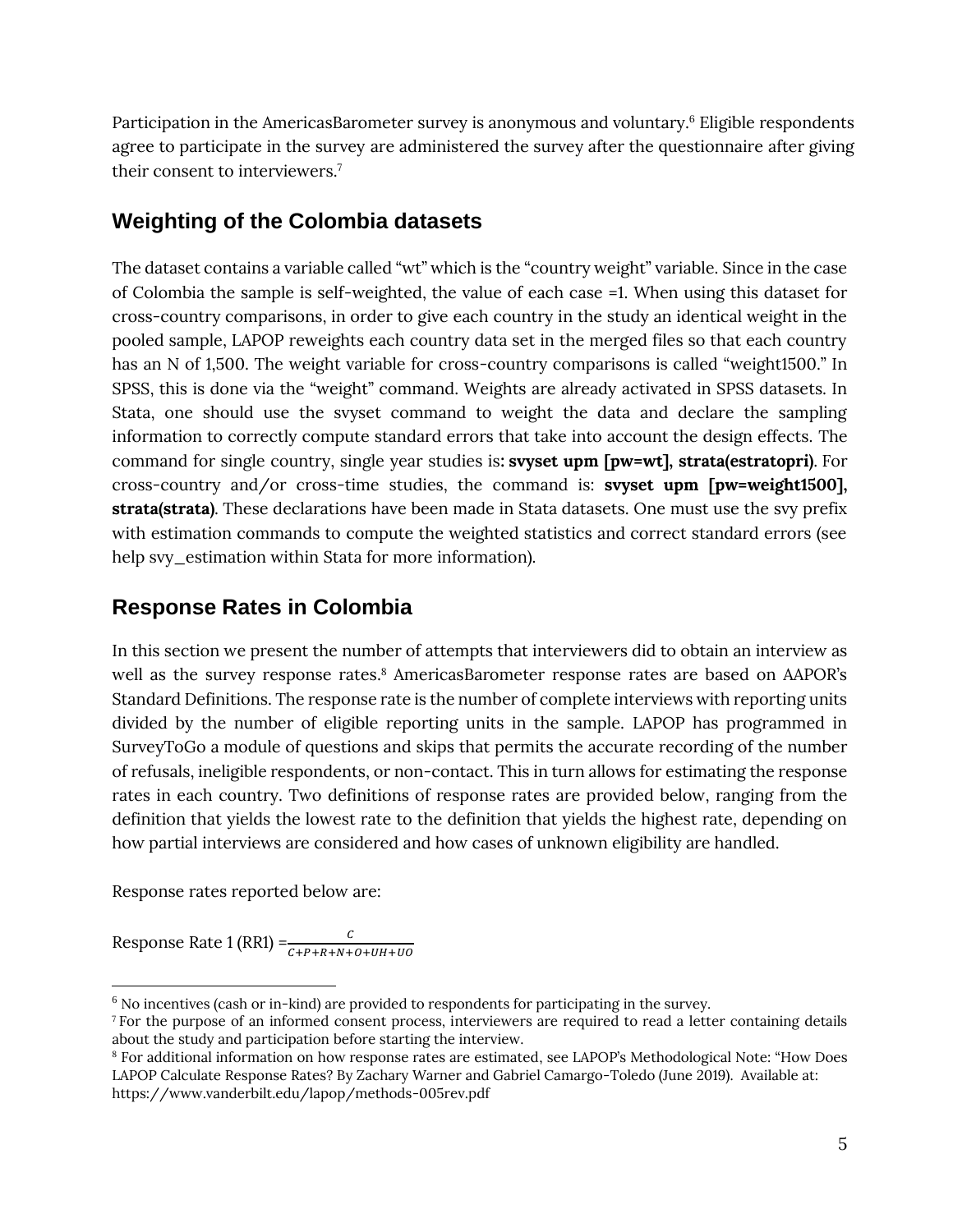Response Rate 3 (RR3) =  $\frac{c}{c + P + R + N + O + e(UH + UO)}$ 

Where: where C refers to completed interviews, P to partial interviews, R to refusals, N for noncontacts, O for others, UH for unknown if household, UO to unknown others, and e is the eligibility rate calculated using the CASRO method: e=Eligible/(Eligible + Ineligible).

|                    | AB2018/19       |                 |             |
|--------------------|-----------------|-----------------|-------------|
| Country            | RR <sub>1</sub> | RR <sub>3</sub> | Eligibility |
| Uruguay            | 0.11            | 0.18            | 0.55        |
| Argentina          | 0.12            | 0.15            | 0.78        |
| El Salvador        | 0.12            | 0.13            | 0.86        |
| <b>Bolivia</b>     | 0.15            | 0.2             | 0.67        |
| Mexico             | 0.15            | 0.2             | 0.71        |
| Peru               | 0.15            | 0.19            | 0.73        |
| Chile              | 0.18            | 0.2             | 0.92        |
| Paraguay           | 0.20            | 0.22            | 0.82        |
| Ecuador            | 0.21            | 0.27            | 0.69        |
| Colombia           | 0.22            | 0.27            | 0.76        |
| Costa Rica         | 0.23            | 0.26            | 0.85        |
| Nicaragua          | 0.24            | 0.25            | 0.92        |
| <b>Brazil</b>      | 0.26            | 0.3             | 0.83        |
| Dominican Republic | 0.26            | 0.31            | 0.77        |
| Panama             | 0.36            | 0.38            | 0.93        |
| Honduras           | 0.38            | 0.39            | 0.94        |
| Guatemala          | 0.46            | 0.48            | 0.92        |
| Jamaica            | 0.50            | 0.51            | 0.96        |

#### **Quality Control in Colombia**

In the 2018/19 AmericasBarometer, Quality Control was based in FALCON© (Fieldwork Algorithm for LAPOP's Control over Survey Operations and Norms), which includes, but is not limited to, an interviewer identity monitoring check, a geo-fencing system, 9 time checks, a reading control check, and data fabrication and falsification audits. In this round LAPOP developed a quality control score that assign penalties or demerits to interviews during their audit. In this system, higher scores indicate more serious errors, and we refuse to accept (that is, we require the cancelation of) low quality interviews.

<sup>&</sup>lt;sup>9</sup> Geo-fences were programmed at the municipal level in Colombia.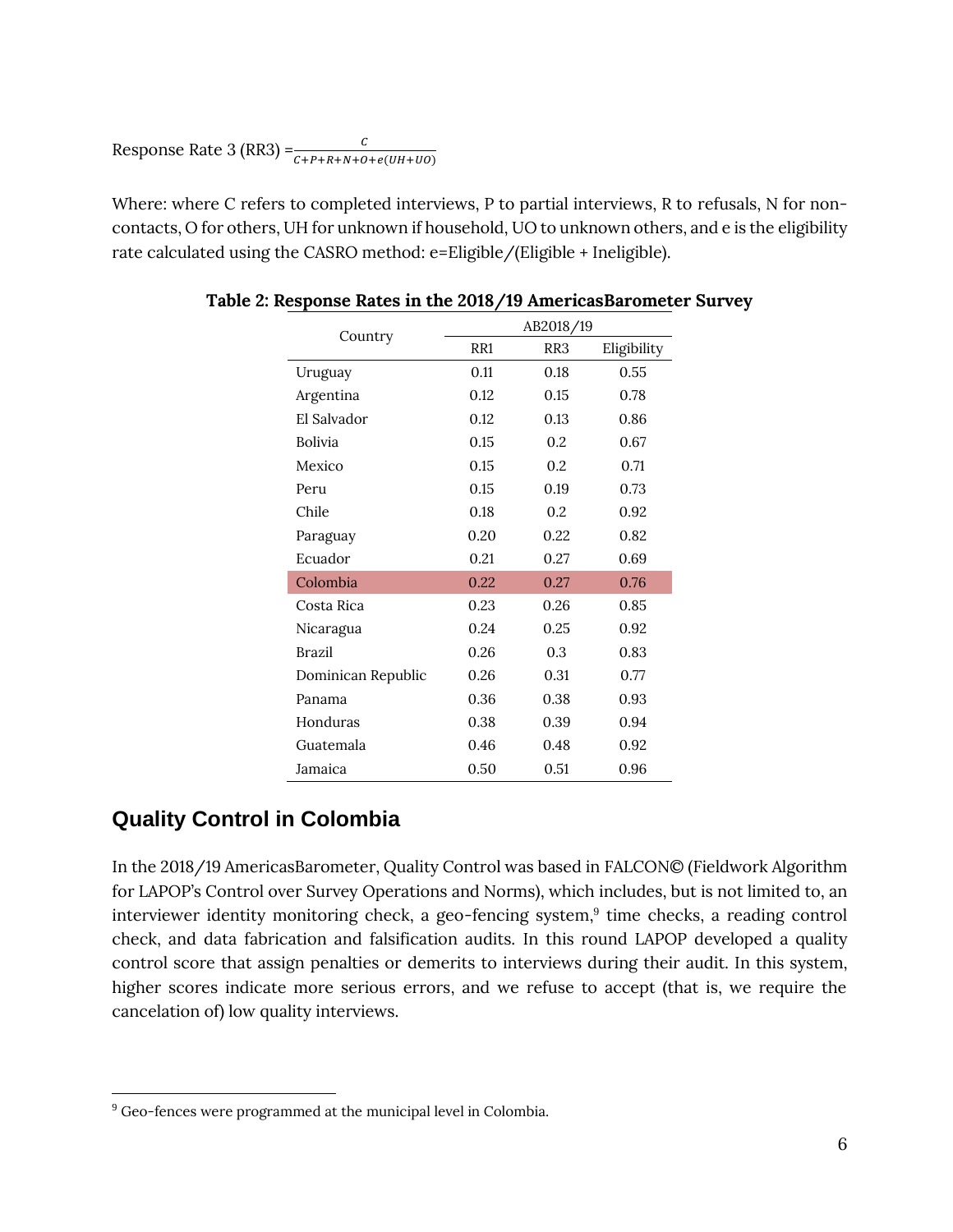The local firm audited 100% of interviews. All interviews were also run through LAPOP's automatic flagging system, and then LAPOP's team manually audited a subset of the interviews. A total of 347 interviews were canceled in Colombia in the 2018/19 round of the Americas Barometer. The most predominant reasons for canceling an interview were poor reading of questions and skipping of questions. The quality control report for Colombia 2018/19 is included in Annex 1.

For additional information on the survey design contact Georgina Pizzolitto at [georgina.pizzolitto@vanderbilt.edu.](mailto:georgina.pizzolitto@vanderbilt.edu.)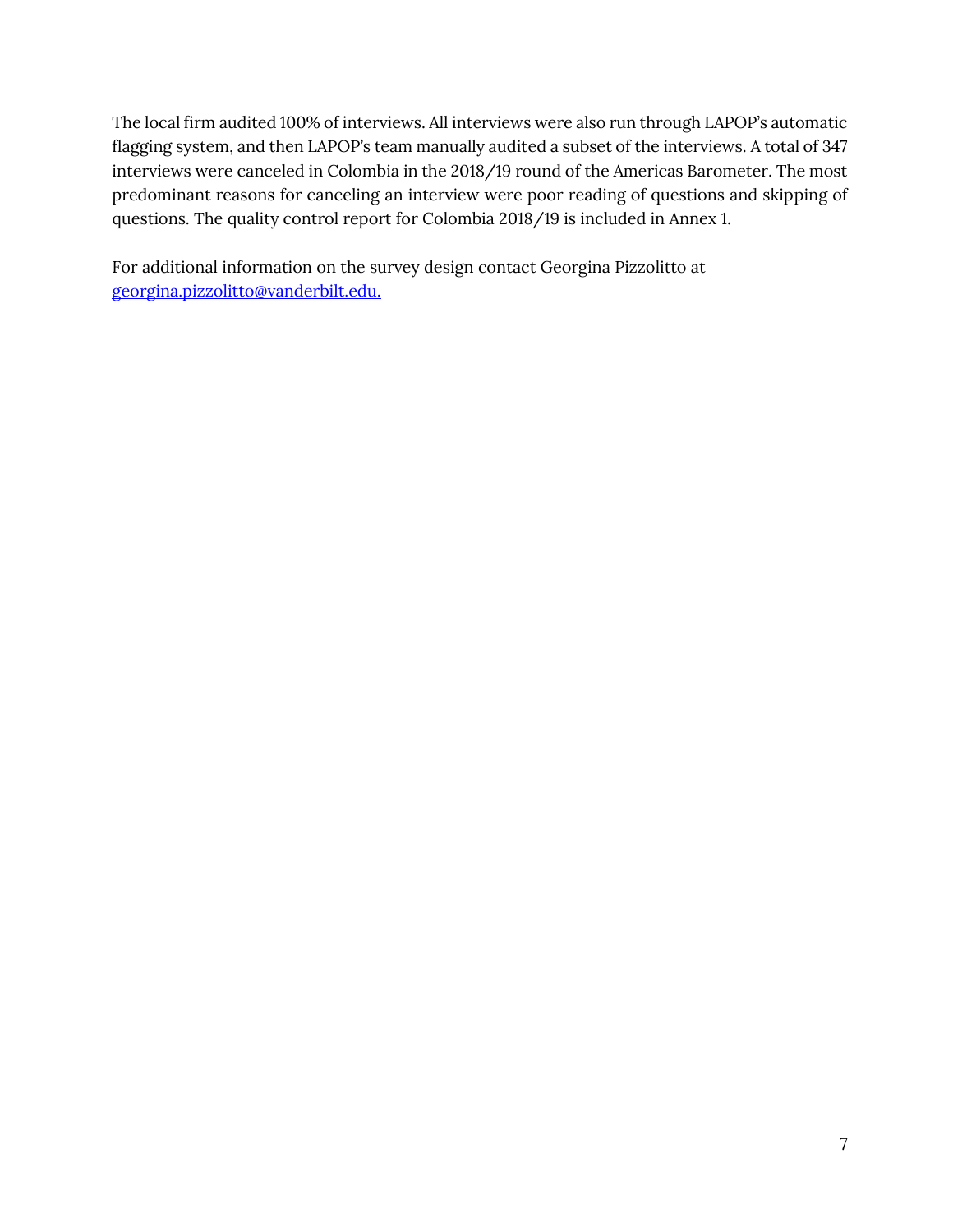# **Annex 1: Quality Control Report**

#### **Introduction**

Producing high quality survey data is a core mission at the Latin American Public Opinion Project (LAPOP). The LAPOP research team implements and constantly updates a set of rigorous fieldwork protocols that both office personnel and fieldwork operators are required to follow closely. These include state-of-the-art sampling techniques; iterative pre-testing; interviewer, supervisor and quality control officer training; and standardized methods of data processing and analysis. They further include a sophisticated monitoring algorithm of data collection in real time. LAPOP's fieldwork monitoring system – FALCON © (Fieldwork Algorithm for LAPOP Control over survey Operations and Norms) – includes, but is not limited to, data fabrication and falsification audits, a geo-fencing system, a reading control check, an interviewer identity monitoring check, and timestamp checks. FALCON works with SurveyToGo (STG) software that is customized for LAPOP fieldwork. FALCON enables quality control teams at LAPOP and in the survey firms to assess the quality of interviews while fieldwork is in progress, and to provide feedback to interviewers throughout fieldwork.

During fieldwork, the system automatically flags interviews in which enumerators appear to be fabricating data. Trained quality control officers meticulously study these flagged interviews to assess the extent to which there is enough evidence of fraud. Auditors then communicate their findings to country coordinators in LAPOP central. After making a decision, LAPOP communicates with the survey company so they can replace the fraudulent interviews and adjust interviewer behavior, or at the extreme, separate faulty interviewers from the project.

The geo-fencing system flags interviews conducted in the wrong location. If a location flag is triggered, then we consult with the firm and use the GPS coordinates to check whether the interview took place at a residence in the assigned location. We regularly check mobile device logs to ensure that interviewers have not altered phone settings to impede, for example, the collection of GPS coordinates, and an automatic feature flags the use of GPS masking apps. We also audit interviewer routes, to assess whether they correctly followed rules for selecting dwellings and individual respondents.

Quality control officers also compare images silently captured via front-facing cameras to interviewer photos to ensure that the enumerators in the field are those trained by LAPOP staff.10 The background of those images also provides information about the environment in which the interview takes place, permitting detection of interviews conducted in odd places (e.g., at parks or shops).

<sup>&</sup>lt;sup>10</sup> All images use a front-facing camera to ensure that respondent anonymity is not compromised (that is, the camera only records images of the interviewers). Study participants are informed prior to consenting to be interviewed that some of their answers are recorded for quality control.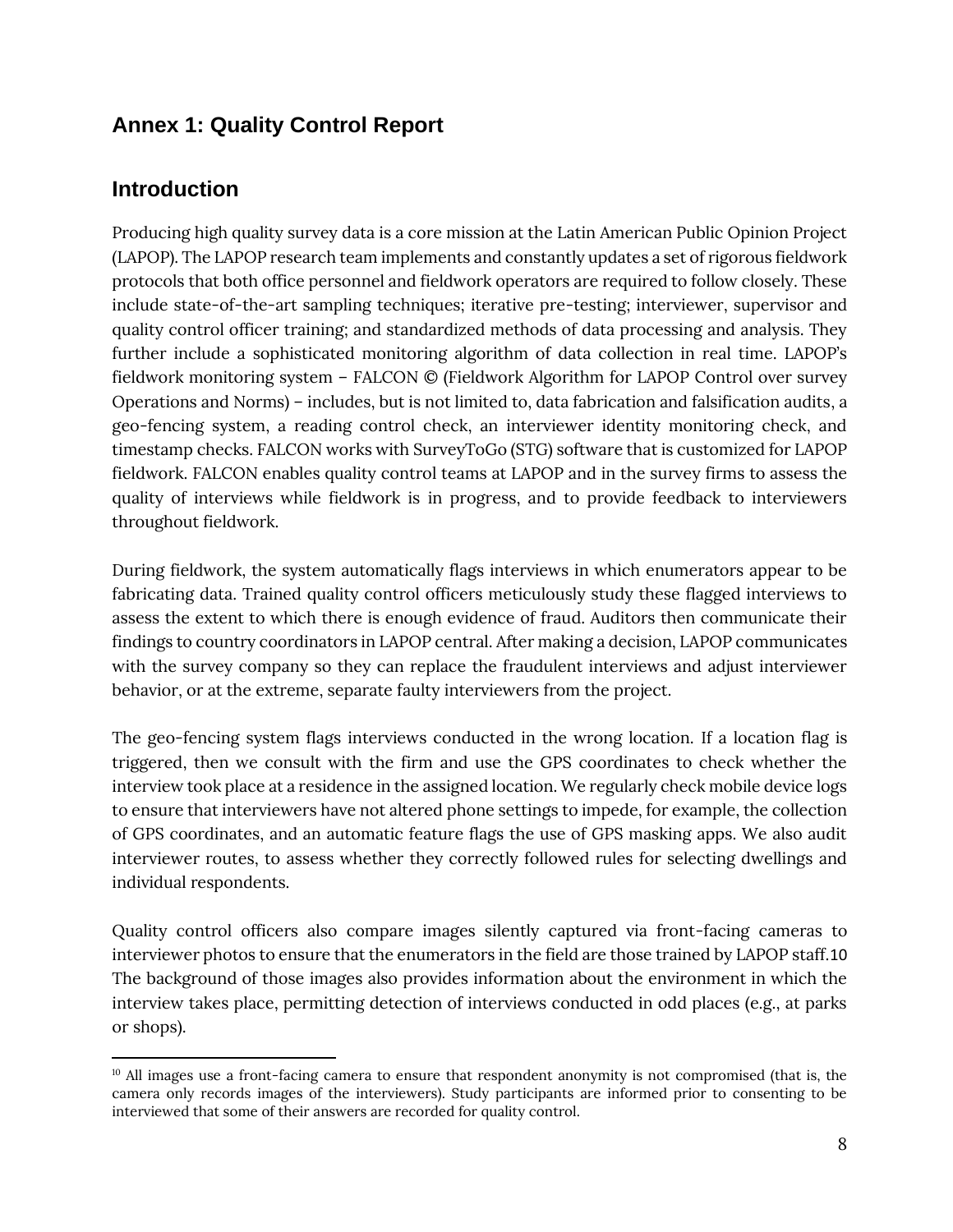Our quality control personnel audit "Key Performance Indicators," which provide detailed information about fieldwork start and end times each day, the number of interviews carried out in a particular timeframe, and the average duration of interviews, among other metrics. Finally, we listen to audio recordings to ensure that enumerators read items completely and correctly, without interpreting the question, skipping items, or influencing respondents' answers.

Based on these audits, we assign each interview a quality control score using a "demerit" system. In this system, higher scores indicate more serious errors, and we refuse to accept (that is, we require the cancelation of) low quality interviews. Local firms audit 100% of all interviews according to our protocols. All interviews are also run through LAPOP's automatic flagging system, and then LAPOP's team manually audits a subset of the interviews. When low quality interviews are identified by the local firm or LAPOP, the firm is obligated to replace them. Because FALCON works in real time (meaning, while fieldwork is in progress), canceled interviews can be and are replaced by high quality interviews.

In this report, we summarize the results of this quality control process as implemented in the 2018 Colombia AmericasBarometer national survey.

LAPOP worked with the local survey firm IPSOS Colombia to collect data from 1,663 voting-age adults in 47 municipalities in Colombia. For more information on the sample design, see the project's [website.](https://www.vanderbilt.edu/lapop/core-surveys.php) The fieldwork yielded:

- o 1,663 approved interviews
	- o IPSOS Colombia audited 100% of these interviews
	- $\circ$  LAPOP's automatic quality control system audited 100% of the interviews.<sup>11</sup>
	- o LAPOP audited manually approximately 650 interviews.<sup>12</sup>
- o 347 canceled interviews
	- o The most predominant reasons for canceling an interview were reading issues on the study information sheet (formerly known as "informed consent") and poor reading of questions.

# **Quality Assurance Chapter (QuAC)**

The Quality Assurance Chapter log reports on the most common problems found by the auditing team during fieldwork. The items in the QuAC are listed below:

<sup>11</sup> LAPOP has developed an automatic quality control system that reviews 100% of interviews as soon as they are uploaded to the cloud. The automatic system checks location and timestamps, the latter of which is used to identify data fabrication.

 $12$  As part of our protocols, LAPOP Central manually audits approximately 1/3 of initially approved interviews.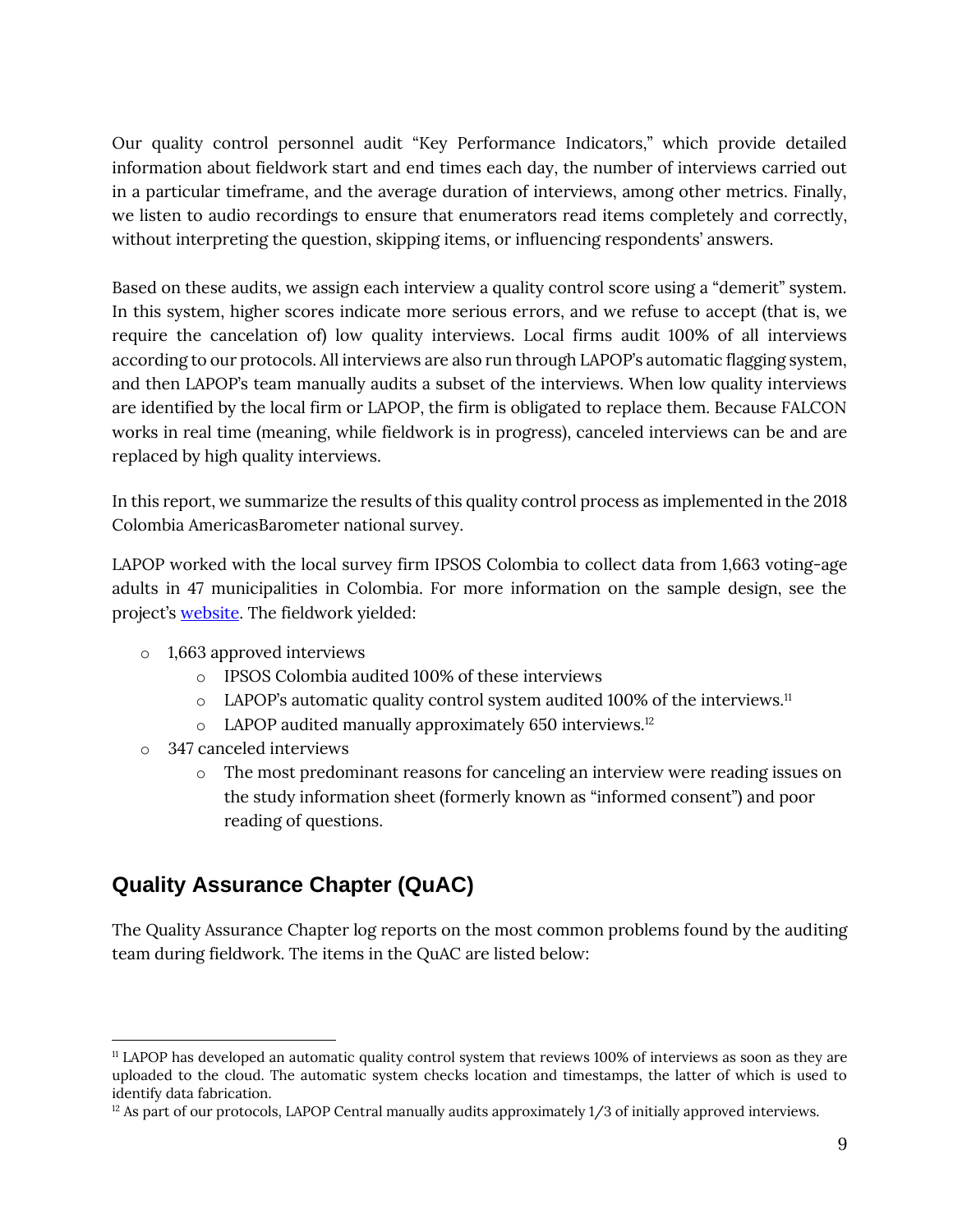| Items in the Quality Assurance Chapter (QuAC) <sup>13</sup>                           |  |  |  |
|---------------------------------------------------------------------------------------|--|--|--|
| The enumerator interviews himself/herself <sup>14</sup>                               |  |  |  |
| Audio files are attached, but no one is heard speaking - or only the interviewer can  |  |  |  |
| be heard <sup>15</sup>                                                                |  |  |  |
| The interviewer sets the device to "Airplane Mode" <sup>16</sup>                      |  |  |  |
| The interviewer turns off the device's GPS <sup>17</sup>                              |  |  |  |
| The interviewer covers or disables the camera to avoid photo captures <sup>18</sup>   |  |  |  |
| The interviewer interviews another enumerator <sup>19</sup>                           |  |  |  |
| The interviewer interviews someone that he/she knows <sup>20</sup>                    |  |  |  |
| The photographs do not correspond to those of the interviewer or there are            |  |  |  |
| inconsistencies in the photographs <sup>21</sup>                                      |  |  |  |
| The voice in the audio files does not correspond to the interviewer's voice $^{22}$   |  |  |  |
| The attempts are exhausted <sup>23</sup>                                              |  |  |  |
| The respondent does not complete the interview and leaves it $24$                     |  |  |  |
| The interviewer decides to end the interview for any other reason <sup>25</sup>       |  |  |  |
| The interview is carried out in an incorrect location (a shopping mall, store, park,  |  |  |  |
| gas station, school, etc.) <sup>26</sup>                                              |  |  |  |
| The interview starts and ends in different locations <sup>27</sup>                    |  |  |  |
| The net interview duration is less than 25 minutes or more than 2 hours <sup>28</sup> |  |  |  |
| The interviewer does not read the complete study information sheet $^{29}$            |  |  |  |
| The interviewer reads only parts of the study information sheet <sup>30</sup>         |  |  |  |
| The interviewer changes words from the study information sheet <sup>31</sup>          |  |  |  |
|                                                                                       |  |  |  |

<sup>&</sup>lt;sup>13</sup> Each item has a predetermined score that STG automatically computes after the auditing process is completed. Based on our protocols, if an interview reaches a score of 20 or more, the interview is canceled and replaced by the local firm.

<sup>&</sup>lt;sup>14</sup> This item refers to an interviewer who asks and responds to questions by himself/herself without the present of a valid respondent.

<sup>&</sup>lt;sup>15</sup> This point refers to interviewers who complete an interview without asking questions.

<sup>&</sup>lt;sup>16</sup> This point refers to interviewers turning on "airplane mode" on the device deliberately.

<sup>&</sup>lt;sup>17</sup> This point refers to interviewers turning off the GPS of the device deliberately.

<sup>&</sup>lt;sup>18</sup> This point refers to interviewers covering the front camera of the device deliberately.

<sup>&</sup>lt;sup>19</sup> This point refers to interviewers who fake interviews by interviewing another member of the interviewer's team. <sup>20</sup> This point refers to interviewers who fake interviews by not interviewing a respondent within selected households.

<sup>&</sup>lt;sup>21</sup> This point refers to cases in which the interviewer is not part the team trained by LAPOP Central.

 $22$  This point refers to cases in which the voice of the interviewer does not match with his/her voice in previous interviews.

<sup>&</sup>lt;sup>23</sup> This point refers to cases in which interviewers could not find a valid respondent after completing 100 attempts.

<sup>&</sup>lt;sup>24</sup> This point refers to respondents abandoning the interview before it is completed.

<sup>&</sup>lt;sup>25</sup> This point refers to interviewers abandoning the interview before it is completed.

<sup>&</sup>lt;sup>26</sup> This point refers to interviewers who conducted an interview in public places and not residential zones.

 $27$  This point refers to interviewers who started an interview in one location and completed it in a different location. <sup>28</sup> This point refers to interviews that lasted less than a minimal amount of time pre-set by LAPOP.

<sup>&</sup>lt;sup>29</sup> This point refers to interviewers not reading the information sheet to respondents at the beginning of the interview.

<sup>&</sup>lt;sup>30</sup> This point refers to interviewers not reading completely the information sheet at the beginning of the interview.

<sup>31</sup> This point refers to interviewers changing the information sheet at the beginning of the interview.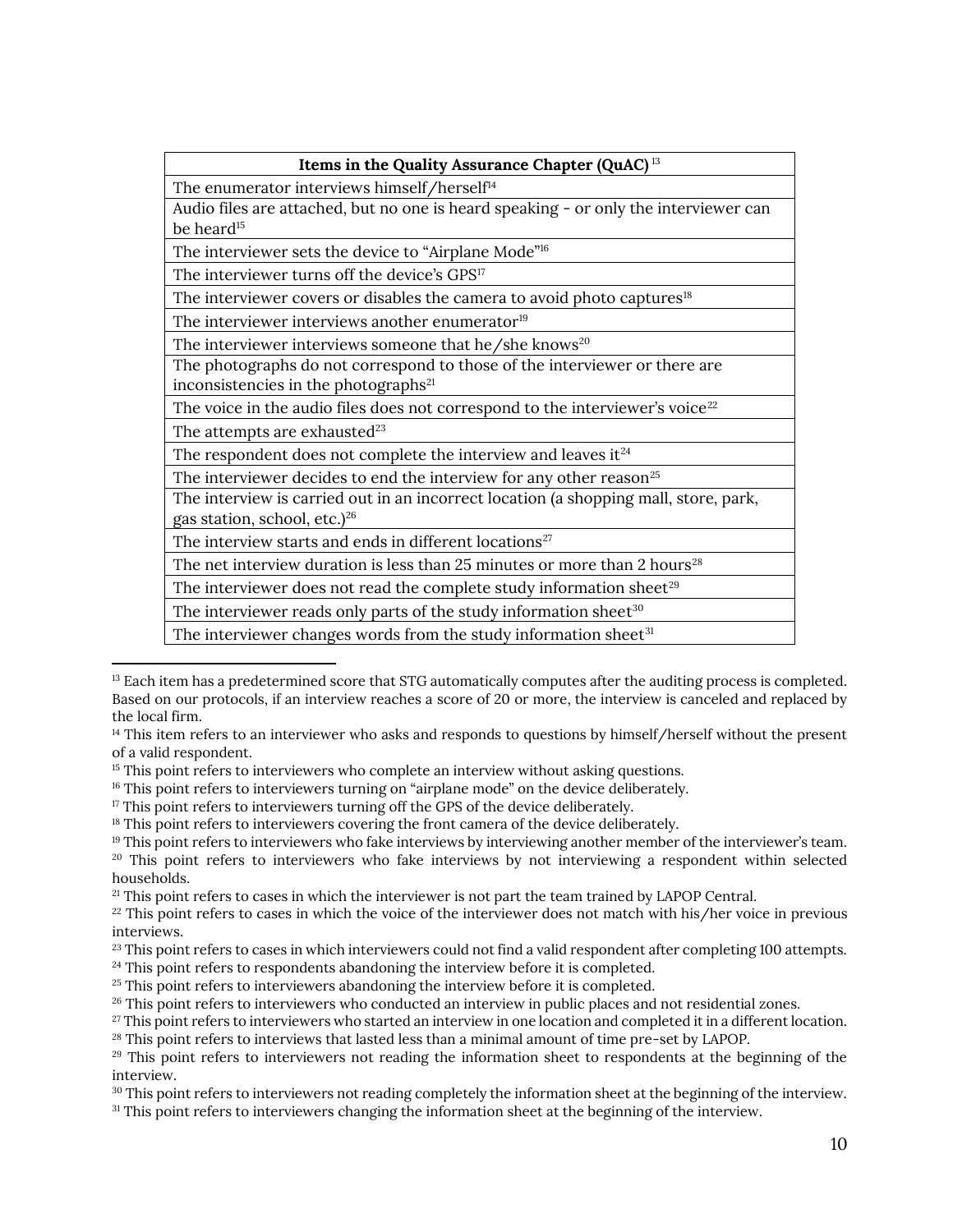The interviewer changes the expected duration in the information sheet $32$ The interviewer is overly pushy with respect to continuing with the interview, in response to an individual expressing reservations about participating<sup>33</sup> The interviewer reads 1, 2, or 3 (or more) questions incompletely/incorrectly $34$ The interviewer reads 1, 2, or 3 (or more) too quickly/unintelligibly<sup>35</sup> The interviewer interprets a question meaning 1, 2, or 3 (or more) times  $36$ The interviewer skips 1, 2, or 3 (or more) questions without reading, or the interviewer does not give the interviewee time to respond<sup>37</sup>

# **Problems reported during the quality control process**

Our efforts to identify the different types of errors that occur during interviews allow insight into the prevalence of serious errors like those consistent with fabrication. We are pleased to report that such errors account for a very small portion of all errors in our interviews. The vast majority of errors, such as misreading questions, are consistent with sloppy or forgetful interviewing, not with data fabrication  $38$ 

| Problems found during the quality control process                                            | % of total interviews<br>(approved and canceled) |
|----------------------------------------------------------------------------------------------|--------------------------------------------------|
| Disabled GPS                                                                                 | 0.9%                                             |
| Interviews conducted in public places                                                        | 1.8%                                             |
| Change of interview duration on the consent information sheet                                | 1.7%                                             |
| Interviewers not reading the consent information sheet                                       | 0.9%                                             |
| Interpretation of questions                                                                  | 3.4%                                             |
| Partial reading of the consent information sheet                                             | 10.2%                                            |
| Skips of questions                                                                           | 5.4%                                             |
| Interviews flagged for questions' time by the automatic quality control system <sup>39</sup> | 29.9%                                            |
| Poor reading of multiple questions <sup>40</sup>                                             | 26.1%                                            |

<sup>&</sup>lt;sup>32</sup> This point refers to interviewers changing the anticipated duration of the interview on the information sheet at the beginning of the interview.

<sup>&</sup>lt;sup>33</sup> This point refers to interviewers who continue an interview even though the respondent definitively rejected his/her participation on the consent information sheet.

<sup>&</sup>lt;sup>34</sup> This point refers to interviewers reading incorrectly and incompletely at least one question of the questionnaire.

<sup>&</sup>lt;sup>35</sup> This point refers to interviewers reading too fast, on at least one question of the questionnaire.

<sup>&</sup>lt;sup>36</sup> This point refers to interviewers interpreting the meaning of a question asked of respondents.

<sup>&</sup>lt;sup>37</sup> This point refers to interviewers skipping and not asking at least one question on the questionnaire.

<sup>38</sup> For information about these procedures and interview quality in the AmericasBarometer 2016/17, please [click](https://www.vanderbilt.edu/lapop/insights/IMN002en.pdf)  [here.](https://www.vanderbilt.edu/lapop/insights/IMN002en.pdf)

<sup>&</sup>lt;sup>39</sup> This item refers to flagged questions captured by the automatic quality control system because the time stamps suggest a possible skip of the full question reading. In these cases, an auditor reviews the flagged questions by verifying the time duration and listening to the audio (if available).

<sup>40</sup> This item includes cases of questions read too fast, incompletely, or incorrectly.